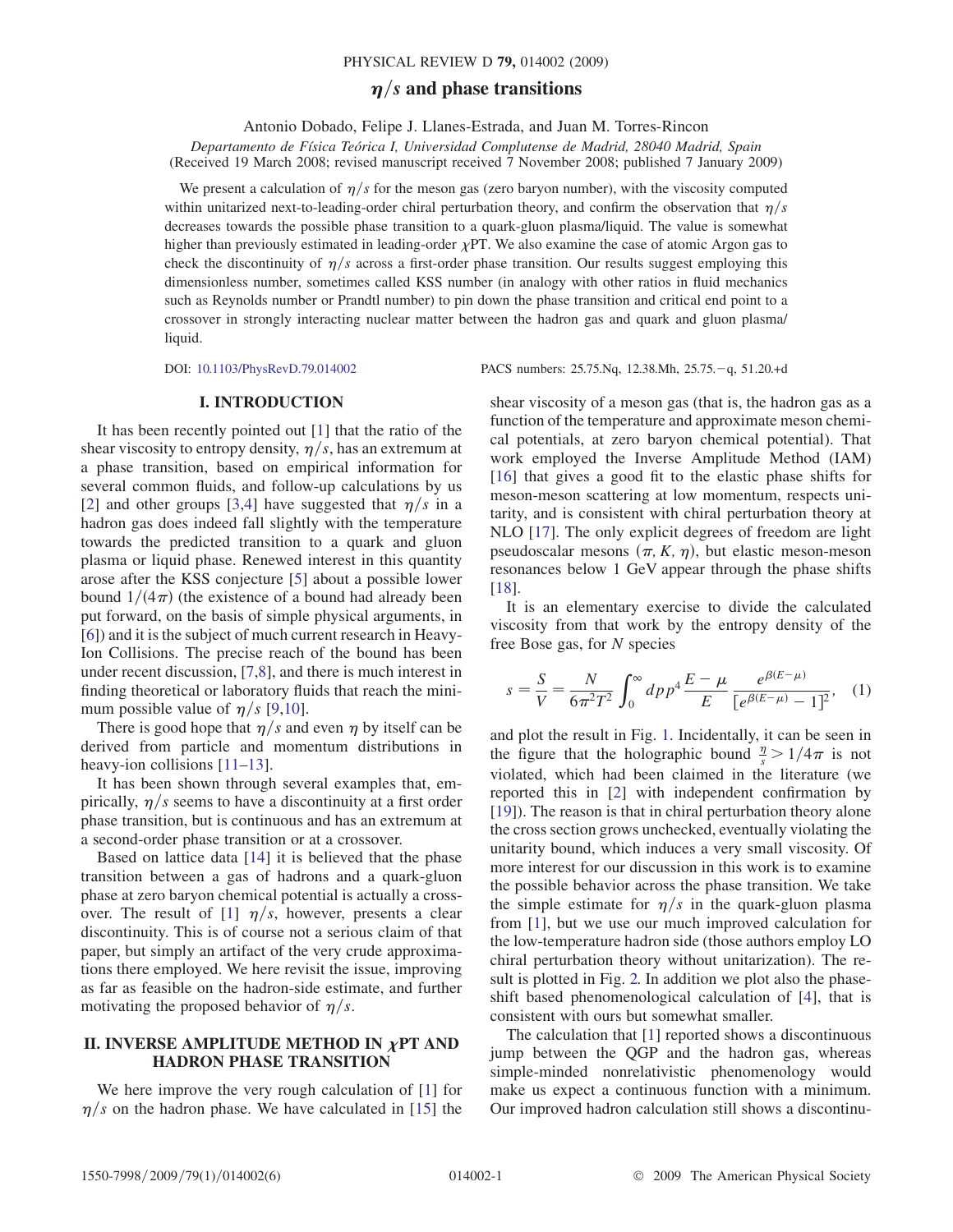

FIG. 1. The viscosity over entropy density of a meson gas in chiral perturbation theory unitarized by means of the IAM. (*z* represents the relativistic fugacity  $e^{\beta(\mu-m)}$ ).

ity, although now the jump at the discontinuity has opposite sign (our viscosity is larger since the meson-meson cross section is smaller due to unitarity, instead of being an LO- $\chi$ PT polynomial). Since our estimate for  $\eta/s$  is now<br>approximate only because of our use of the first order approximate only because of our use of the first order Chapman-Enskog expansion and the quantum Boltzmann equation, both of which are reasonable approximations, we feel further improvement on the hadron side will not restore continuity, and future work needs to concentrate on evaluating the viscosity from the QGP side.

To calculate the viscosity in a field theory, a possible and popular approach is to employ Kubo's formula in terms of field correlators. Another method, based on the Wigner function, is to write-down the hierarchy of BBGKY equations.

In either case one can perform a low-density expansion, leading to the use of the Boltzmann equation. Employing this on the hadron side, as opposed to the full hierarchy of BBGKY equations of kinetic theory, presumes the ''molecular chaos'' hypothesis of Boltzmann, which is tantamount to neglecting correlations between successive collisions. This requires the collisions to be well separated over the path of the particle, and induces a systematic error in the calculation of order  $2/(m_{\pi}\lambda)$ , where  $1/m_{\pi}$  is the typical reach of the strong interaction, and  $\lambda$  the mean free path (controlled by the density). To keep this number below one requires small densities  $n(T) < \frac{m_{\pi}}{2\sigma}$ . If we take as a cross-section estimate 100 mbarn we see that the criterion is satisfied up to temperatures of order 140 MeV (where we stop our plot in Fig. 2).

We have also estimated the change in  $\eta/s$  caused by a small quark mass, by adapting the results of [20]. Those authors provide, within a 2PI formalism, the shear viscosity of the quark and gluon plasma of one fermion species as



FIG. 2 (color online). We improve the hadron-side (low  $T$ ) estimate of [1] that showed the jump in the  $\eta/s$  ratio in the transition from the hadron gas to the quark-gluon plasma, substituting the Low-Energy-Theorem of those authors (first-order chiral perturbation theory) by the Inverse Amplitude Method, that agrees with Chiral Perturbation Theory at NLO, and satisfies elastic unitarity. We confirm the result of those authors, although the actual numerical value of  $\eta/s$  is quite different (as should be expected from their calculation reaching temperatures  $T \approx$ 150 MeV but with only the first-order interaction). One should note that, the calculation being performed at zero baryon chemical potential, based on lattice data that suggest a crossover between the hadron gas and the quark-gluon plasma, and from simple phenomenology,  $\eta/s$  should be continuous.

a function of the fermion mass divided by the temperature, for fixed coupling constant. Although we are employing, as Csernai et al. do, a coupling that runs with the scale (the temperature), the mass correction is small, so we can take  $g = 2$  as fixed for a quick eyeball estimate. We normalize the viscosity of [20] to the value plotted in Fig. 2 at zero fermion mass, and then allow the fermion mass to vary. The results are now plotted in Fig. 3. We plot the extreme case of all three light quarks equally massive and with mass equaling  $m_s = 120$  MeV. As can be seen, the difference to the massless case is irrelevant at current precision and does not change the fact that we cannot conclude as of yet whether the transition between a hadron gas and a quarkgluon plasma/liquid has a discontinuity in  $\eta/s$  or not. The reason that the fermion mass is not so relevant in the calculation is twofold. First, even at  $m_s$ , we have  $T/m_s$  > 1 for any value of  $T > T_c$ . Since kinetic momentum transport in a gas is dominated by the fraction of molecules (here, partons) with the largest energy allowed by the Boltzmann tail of the distribution  $E > T$ , and the momentum varies as

$$
p = E\left(1 - \frac{m^2}{2E^2} + \cdots\right),
$$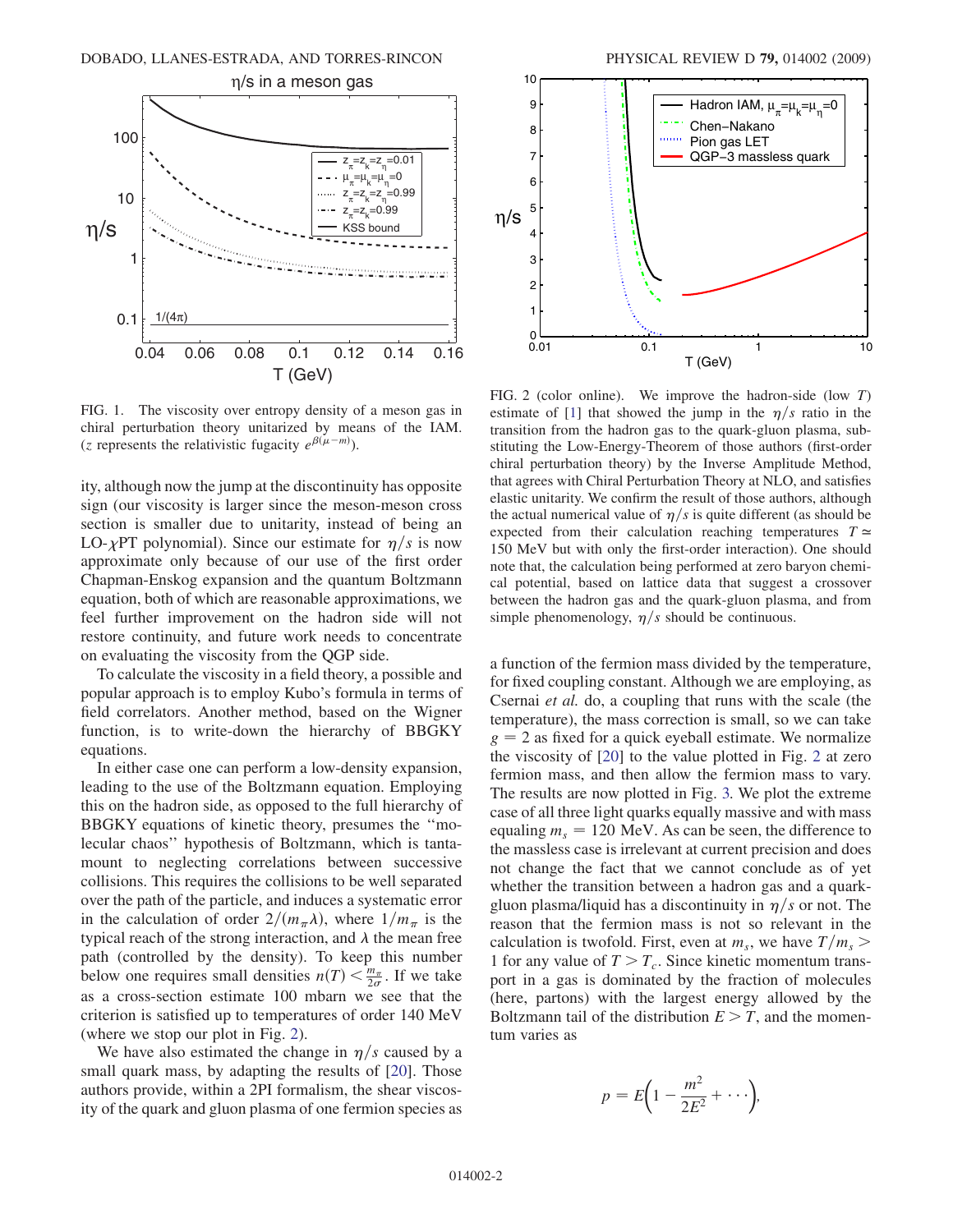

FIG. 3 (color online). We plot the dependence of  $\eta/s$  on the quark mass from quark-gluon plasma side by adapting the results from [20]. Note that given the nontrivial calculation there, we have slightly simplified by taking a constant  $g$  in the mass correction. The band in the figure corresponds to the interval  $g \in$ [1, 2]. We have also taken all quarks of equal mass  $m_s = 120$  MeV as the maximum possible variation. As can be seen 120 MeV as the maximum possible variation. As can be seen, the dependence is small and positive, bringing about even better agreement with the hadron-side Inverse Amplitude Method evaluation.

we see that the small parton mass makes just a correction to the momentum of each (efficient) carrier. The second reason is that the cross section, in a regime where perturbation theory is of any use, is weakly dependent on the fermion mass, with a slight dependence brought about by the logarithmic running of the quark-gluon vertex.

Still, given the large uncertainties in our knowledge of the quark-gluon medium created in heavy-ion collisions, that make it difficult to match with the hadron side, we also study a simple nonrelativistic system where the jump in  $\eta/s$  at the phase transition is very clear.

## III. LIQUID-GAS PHASE TRANSITION IN ATOMIC ARGON

In prior works it has been pointed out that experimental data suggest that first-order phase transitions present a discontinuity in  $\eta/s$  and second-order phase transitions (and maybe crossovers) present a minimum. We will examine one case a little closer, for a liquid-gas phase transition in the atomic Argon gas, where we will calculate the  $\eta/s$  ratio theoretically and compare to data. The empirical data that has been brought forward was based on atomic Helium and molecular Nitrogen and Water. Quantum effects are very strong in the first at low temperatures where the phase transition occurs, and the later have relatively strong interactions.

Instead we choose Argon due to its sphericity and closed-shell atomic structure, that make it a case very close to a hard-sphere system. Thus, Argon is the perfect theoretical laboratory, and sufficient data has been tabulated due to its use as a cryogenic fluid.

<span id="page-2-1"></span>The gas phase is therefore well described in terms of hard-sphere interactions. In elementary kinetic theory one neglects any correlation between successive scatterings. The viscosity follows then the formula

$$
\eta_{\rm gas} = \frac{5}{16d^2} \sqrt{\frac{mT}{\pi}},\tag{2}
$$

where  $d = 3.42 \times 10^5$  fm is the viscosity diameter of the Argon atom and  $m = 37.3$  GeV its mass [21].

Experimental data is quoted as function of the temperature for fixed pressure. The particle density is then fixed by the equation of state; therefore a chemical potential needs to be introduced. In order to calculate the entropy density we again use Eq. ([1\)](#page-0-0) with  $N = 1$ .

As said, we keep the pressure  $P$  constant, and the chemical potential  $\mu$  varies then within the temperature range. In order to obtain  $\mu$  we simply invert (numerically) the function  $P(T = 1/\beta, m, \mu)$  at fixed temperature. The expression for the pressure consistent with the entropy above is

<span id="page-2-0"></span>
$$
P(T, m, \mu) = -\frac{T}{2\pi^2} \int_0^{\infty} dp \, p^2 \log[1 - e^{\beta(\mu - E)}] \tag{3}
$$

(we have neglected in both cases the effect of the Bose-Einstein condensate since the gas liquefies before this is relevant). The problem has then been reduced to computing the viscosity at the given temperature and chemical potential, which we do employing our computer program for the meson gas in the Chapman-Enskog approximation, with minimum modifications.

We change variables to absorb the scale and make the integrand of order 1 to

$$
\bar{\mu} \equiv \frac{\mu - m}{T}, \qquad x \equiv \frac{p^2}{mT}.
$$
 (4)

Thus, the final expressions for the entropy density and pressure from Eqs. ([1](#page-0-0)) and [\(3\)](#page-2-0) (once integrated by parts) are

$$
P = \frac{1}{12\pi^2} m^{3/2} T^{5/2} \int_0^\infty dx x^{3/2} \frac{1}{e^{x/2 - \bar{\mu}} - 1},\qquad(5)
$$

$$
s_{\rm gas} = \frac{1}{12\pi^2} (mT)^{3/2} \int_0^\infty dx x^{3/2} \left(\frac{x}{2} - \bar{\mu}\right) \frac{e^{x/2 - \bar{\mu}}}{(e^{x/2 - \bar{\mu}} - 1)^2}.
$$
\n(6)

To treat the liquid Ar phase there is not a very rigorous theory. This is because in liquids the momentum transfer mechanism is quite complex and does involve the interaction between molecules. Here, our choice of a noble gas is of help since long-range interactions are absent. It is common to resort to semiempirical formulas with unclear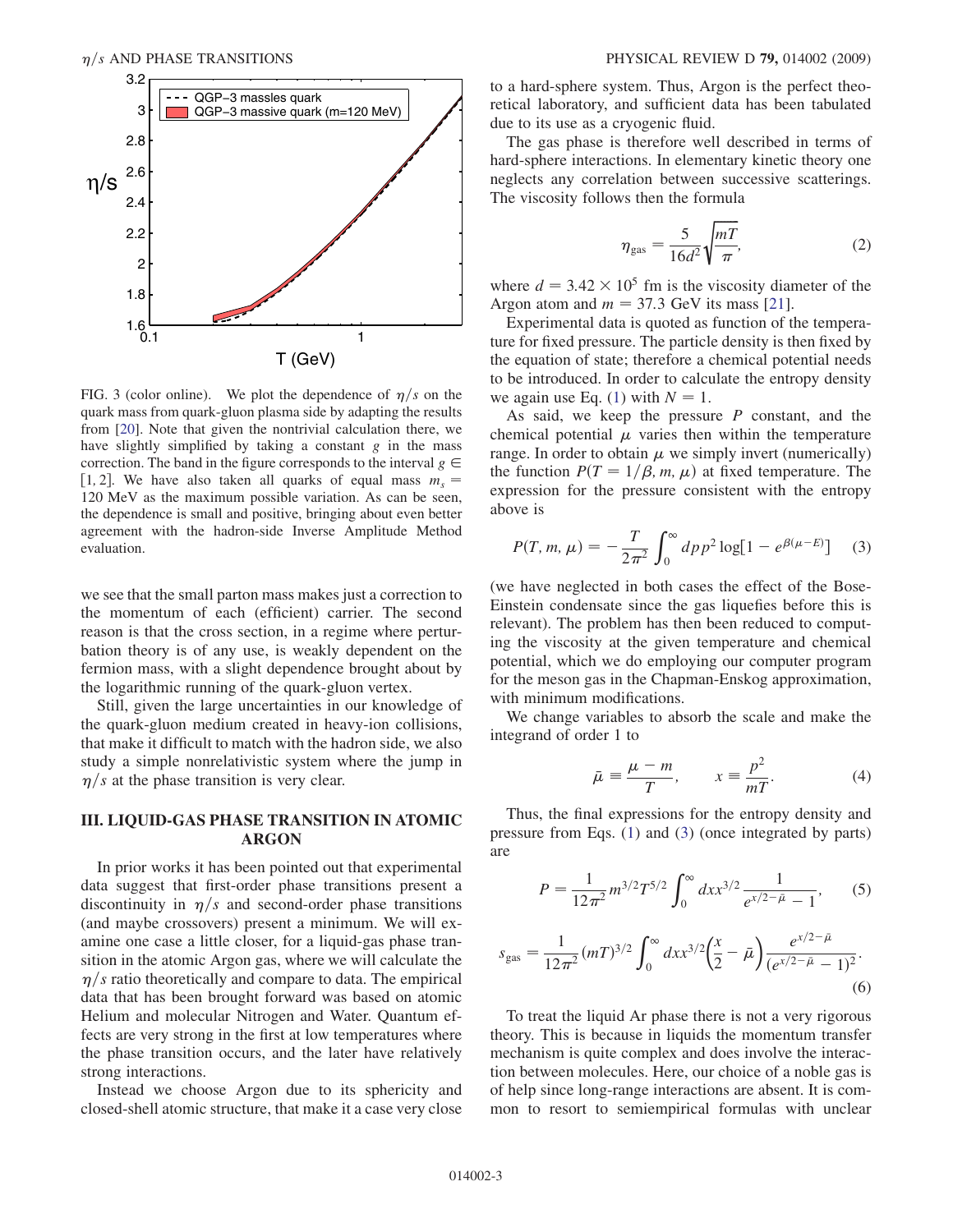### DOBADO, LLANES-ESTRADA, AND TORRES-RINCON PHYSICAL REVIEW D 79, 014002 (2009)

theory support, or work with formal expressions of difficult applicability. We compromise by combining the Van der Waals equation of state (that ultimately encodes the Lennard-Jones theory for the interatomic potential), and use the Eyring liquid theory [22].

The Eyring theory is a vacancy theory of liquids. Each molecule composing the liquid has gaslike degrees of freedom when it jumps into a vacant hole, and solidlike degrees of freedom when fully surrounded by other molecules.

This model approach yields a partition function Z for a one-species liquid (in natural units)

$$
Z = \left\{ \frac{e^{E_s/N_A T}}{(1 - e^{-\theta/T})^3} \times \left( 1 + n \frac{V - V_s}{V_s} e^{-(aE_s V_s/(V - V_s)N_A T)} \right) \right\}^{(N_A V_s/V)} \times \left\{ \frac{e(2\pi m T)^{3/2} V}{(2\pi)^3 N_A} \right\}^{(N_A (V - V_s)/V)},
$$
(7)

from which one can derive complete statistical information about the system [23]. One can recognize in the second brace the partition function of a nonrelativistic gas for the fraction of atoms with gaslike behavior. The first brace corresponds to the solidlike behavior. The first factor is the partition function of a three-dimensional harmonic oscillator. The second term is a correction due to the translation degree of freedom, by which an atom can displace to a neighboring vacancy.

The shear viscosity, (like Z itself ), turns out to be a weighted average between the viscosity of solidlike (first line) and gaslike (second line) degrees of freedom of the liquid's particles:

<span id="page-3-1"></span>
$$
\eta_{\text{liq}} = \frac{N_A 2\pi}{V} \frac{1}{(1 - e^{-\theta/T})} \frac{6}{n\kappa} \frac{V}{V - V_s} e^{(a'E_s V_s/(V - V_s)N_A T)} + \frac{V - V_s}{V} \frac{5}{16d^2} \sqrt{\frac{m}{\pi}},
$$
\n(8)

and to complete the model,  $\theta$ , n, a, a',  $\kappa$ ,  $E_s$  and  $V_s$  are given in Table I for gaseous Argon.  $N_A$  is Avogadro's number. The  $V_s/V$  solidlike volume fraction controls the weighted average. Note that if this ratio approaches 1, the viscosity diverges as appropriate for a rigid solid [24].

<span id="page-3-2"></span>The entropy is calculated as usual taking a derivative of the Helmholtz free energy ( $A = -T \log Z$ ),

$$
S = \frac{\partial (T \log Z)}{\partial T}.
$$
 (9)

For our purposes we also need the liquid density which is easily estimated by means of the Van der Waals equation of state, that is of some applicability in the liquid phase. This equation takes into account the volume excluded by the particles and the attraction between them. In the simplest form the Van der Waals equation is

TABLE I. Liquid Argon parameters which appears in Eqs. [\(8\)](#page-3-1) and [\(9](#page-3-2)). All these constants are given in [22]. However,  $\kappa$  has been modified because we use Eq. ([2\)](#page-2-1) instead of the formula that appears in [22] for the hard-sphere gas case.

| Parameter        | Value                                           |
|------------------|-------------------------------------------------|
| $\theta$         | $5.17$ meV                                      |
| $\boldsymbol{n}$ | 10.80                                           |
| $a = a'$         | 0.00534                                         |
| к                | 0.667                                           |
| $E_s$            | $0.082$ eV/particle                             |
| $V_{s}$          | $4.16 \times 10^{16}$ fm <sup>3</sup> /particle |
|                  |                                                 |

$$
\left(n_{\rm gas} + n_{\rm liq}^2 \frac{a}{T}\right) (1 - n_{\rm liq} b) = n_{\rm liq},\tag{10}
$$

<span id="page-3-0"></span>where  $n_{\text{gas}}$  and  $n_{\text{liq}}$  are the particle density of gas input and liquid output Argon, respectively;  $T$  is the temperature,  $2b = 4\pi d^3/3$  is the covolume, that is, the excluded volume by the particle (here we take  $d$  as a mean value of the viscosity radius and the gas radius) and  $a = 27T_c/64P_c$  is a measure of the particle attraction ( $T_c = 150.87K$ ,  $P_c =$ 4.898MPa). Equation ([10](#page-3-0)) is a cubic equation in  $n_{\text{liq}}$  which gives reasonably good results despite its simplicity. For this reason, we think that it is not necessary to derive a new state equation from the Helmholtz free energy.

Putting all together we are able to calculate the  $\eta/s$  ratio in both liquid and gas states. The final result is plotted in Fig. 4 where a good agreement with the experimental data of [25] is shown. One can see how the KSS bound is

Argon viscosity/entropy around the liquid−gas phase transition



FIG. 4 (color online).  $\eta/s$  (a pure number in natural units) for atomic Argon in the liquid and gas phases near the phase transition. Lines correspond to theoretical calculation described in the text, symbols are the experimental values from [25]. Note that  $\eta/s$  is quite independent of the pressure in the liquid phase, and that the theoretical curves calculated from the liquid side and gas side do get closer together with increasing pressure, suggesting as the data that indeed,  $\eta/s$  will be continuous in the crossover regime.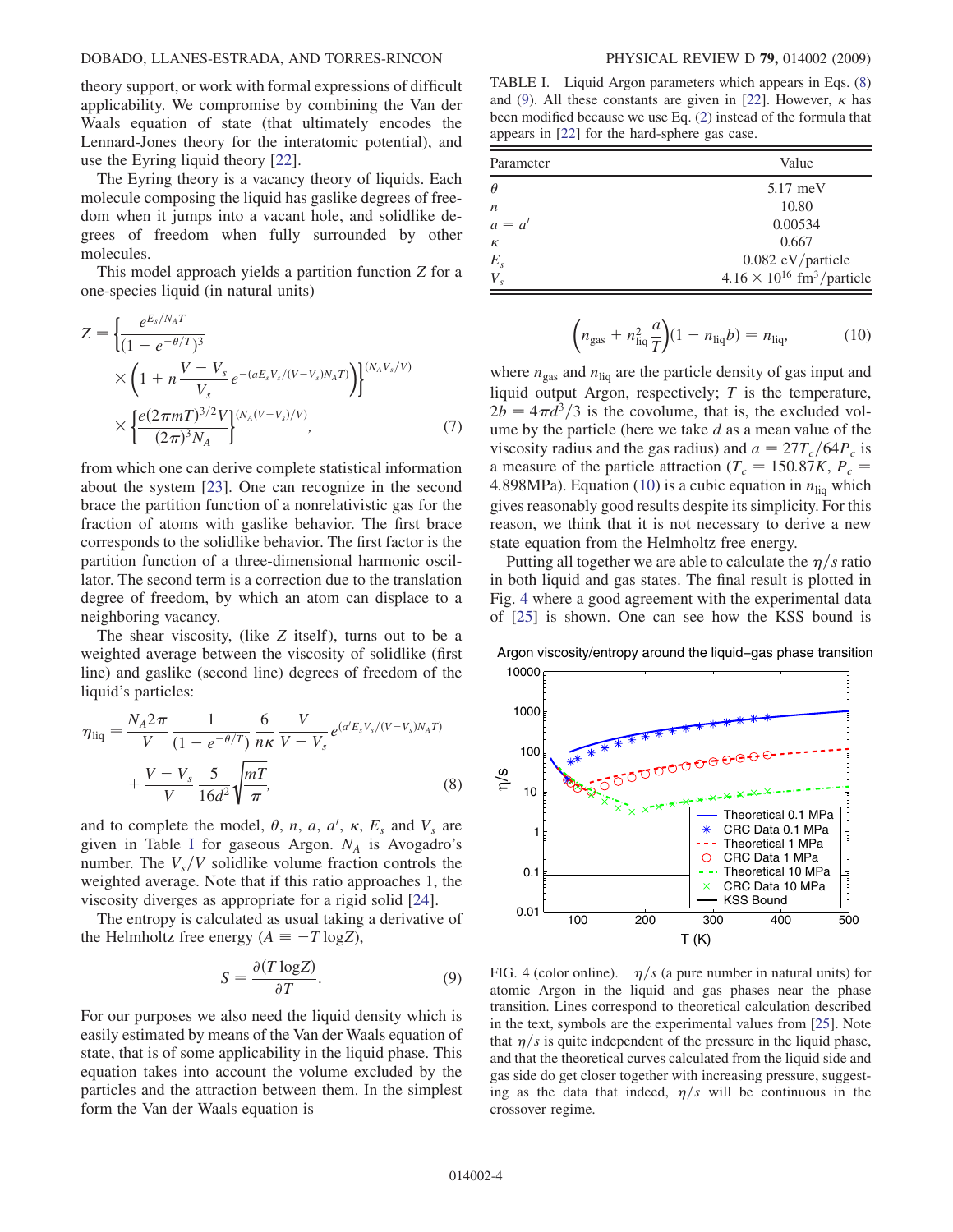maintained. Moreover, one can observe that for the liquidgas phase transition  $\eta/s$  presents a minimum and discontinuity at the phase transition (below the critical pressure,  $P<sub>c</sub>$ ). Above this pressure, a minimum is still seen but the function is continuous.

## IV. CONCLUSIONS AND OUTLOOK

In this article we have argued, in agreement with previous authors, how it is likely that  $\eta/s$  is a reasonable derived observable in relativistic heavy-ion collisions to pin down the phase transition and possible critical end point between a hadron gas and the quark and gluon plasma/liquid. We have contributed an evaluation of the hadron-side  $\eta/s$  that simultaneously encodes basic theoretical principles such as chiral symmetry and unitarity, and also produces a practical and good fit of the pion scattering phase shifts, by means of the Inverse Amplitude Method. In so doing we have updated our past meson gas work. Our conclusions are in qualitative agreement with those of [26].

Since our lack of understanding of the nonperturbative dynamics on the high-T side of the phase transition to the quark-gluon phase prevents us from matching asymptotic behavior of  $\eta/s$  at high T with the hadron gas, we have studied this KSS number in a related Sigma Model. We find numerically, and confirm with an analytical estimate, that keeping the s-channel amplitude one can isolate a minimum, and within reasonable calculational uncertainties, this coincides with the known phase transition of the model. A complete analysis is to be reported elsewhere.

Since we are not in possession of a good program that can proceed to finite baryon density, we leave this for further investigation. Meanwhile we have investigated the past observation that in going from a crossover to a firstorder phase transition,  $\eta/s$  changes behavior, from having a continuous minimum to presenting a discontinuity. We choose, as very apt for theoretical study, atomic Argon. We employ standard gas kinetic theory above the critical temperature and the Eyring theory of liquids in the liquid phase. Whereas the discontinuity in  $\eta/s$  is very clear for low pressures, theory and data are close to matching (showing continuity) at high pressures where a crossover between the two phases is seen in the phase diagram.

The conclusion is that indeed the minimum of the  $\eta/s$ and the temperature of the phase transition might well be proportional. Whether the proportionality constant is exactly one could only be established by an exact calculation of the viscosity which is not theoretically at hand.

As a consequence, we provide further theory hints to the currently proposed method to search for the critical end point in hot hadron matter. If, as lattice gauge theory suggests, a smooth crossover occurs between the hadron phase and the quark-gluon phase then, at least under the conditions in the Relativistic Heavy Ion Collider where the baryon number is small at small rapidity, one expects to see a minimum of viscosity over entropy density. In the FAIR experimental program however it might be possible to reach the critical end point given the higher baryon density (since the energy per nucleon will be smaller), and whether the phase transition is then first or second order can be inferred from the possibility of a discontinuity of  $\eta/s$ .

## ACKNOWLEDGMENTS

We thank useful conversations and exchanges on  $\eta/s$ with Jochen Wambach, Juan Maldacena, Dam Son, and Tom Cohen. This work has been supported by Grant Nos. FPA 2004-02602, 2005-02327, BSCH-PR34/07- 15875 (Spain)

- [1] L. P. Csernai, J. I. Kapusta, and L. D. McLerran, Phys. Rev. Lett. 97, 152303 (2006).
- [2] A. Dobado and F. J. Llanes-Estrada, Eur. Phys. J. C 49, 1011 (2007).
- [3] J. W. Chen, Y. H. Li, Y. F. Liu, and E. Nakano, Phys. Rev. D 76, 114011 (2007).
- [4] J. W. Chen and E. Nakano, Phys. Lett. B 647, 371 (2007).
- [5] P. Kovtun, D. T. Son, and A. O. Starinets, J. High Energy Phys. 10 (2003) 064; P. Kovtun, D. T. Son, and A. O. Starinets, Phys. Rev. Lett. 94, 111601 (2005).
- [6] P. Danielewicz and M. Gyulassy, Phys. Rev. D 31, 53 (1985).
- [7] T.D. Cohen, Phys. Rev. Lett. **100**, 029102 (2008).
- [8] D. T. Son, Phys. Rev. Lett. **100**, 029101 (2008).
- [9] T.D. Cohen, Phys. Rev. Lett. **99**, 021602 (2007).
- [10] T. Schafer, Phys. Rev. A **76**, 063618 (2007).
- [11] S. Gavin and M. Abdel-Aziz, Phys. Rev. Lett. 97, 162302 (2006).
- [12] R.A. Lacey et al., Phys. Rev. Lett. 98, 092301 (2007).
- [13] R. A. Lacey et al., arXiv:nucl-ex/0708.3512.
- [14] F. Karsch, E. Laermann, and A. Peikert, Nucl. Phys. **B605**, 579 (2001).
- [15] A. Dobado and F.J. Llanes-Estrada, Phys. Rev. D 69, 116004 (2004).
- [16] A. Dobado, M. J. Herrero, and T. N. Truong, Phys. Lett. B 235, 134 (1990).
- [17] S. Weinberg, Physica A (Amsterdam) 96, 327 (1979); J. Gasser and H. Leutwyler, Ann. Phys. (N.Y.) 158, 142 (1984).
- [18] A. Gomez Nicola and J.R. Pelaez, Phys. Rev. D 65, 054009 (2002).